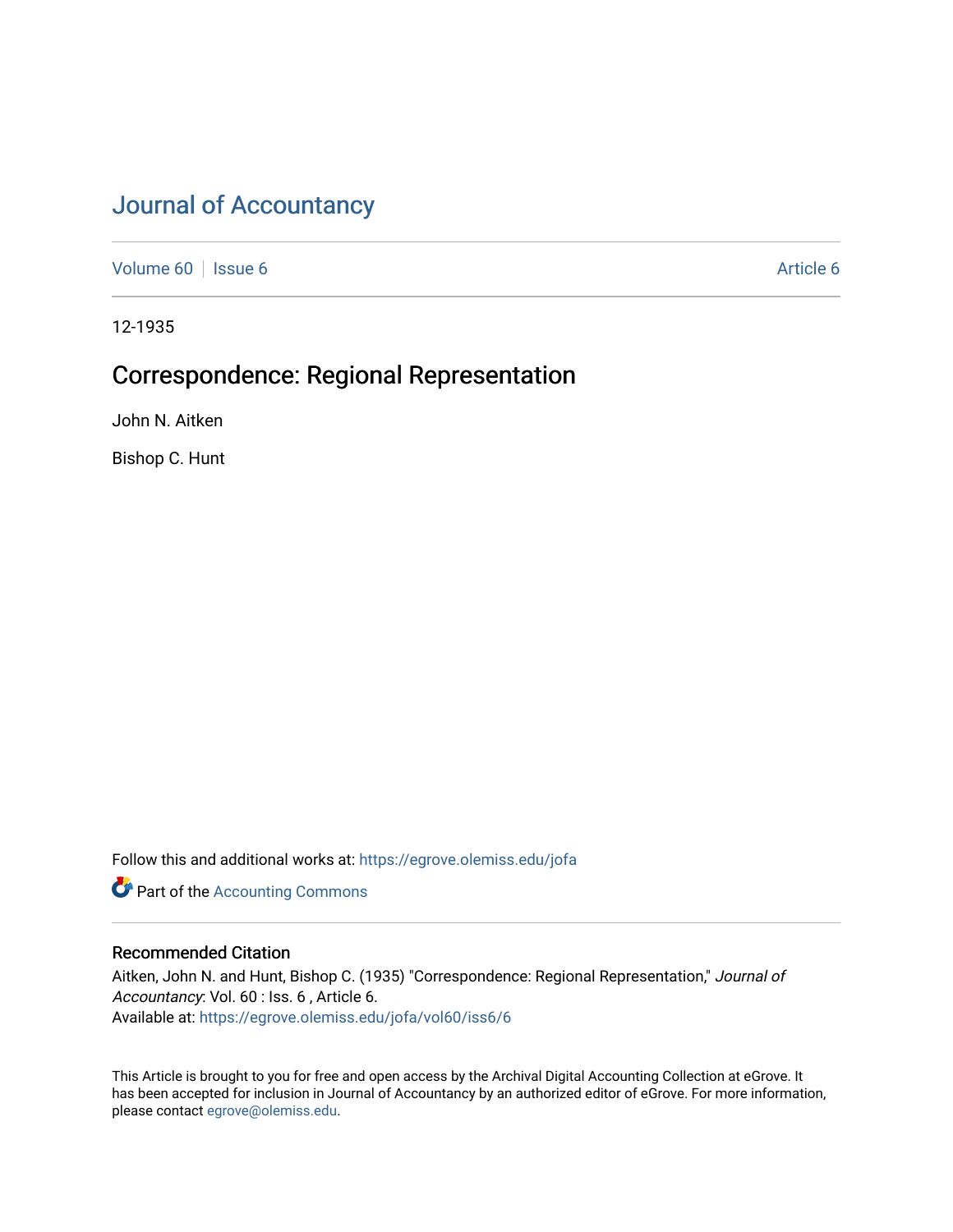## Correspondence

### **REGIONAL REPRESENTATION**

#### *Editor,* The Journal of Accountancy:

Sir: The governing body of a professional organization, having national scope, should certainly represent the membership of that organization as it may be located throughout the various sections of the country.

There may be a difference, however, in the methods which have been supplied by the by-laws of the particular organization to be used in selecting the members of such a governing body. These methods may be generally classed as

- 1. By having the territory covered by the organization districted and by granting the members in a particular district the right to select their representative or representatives.
- 2. By granting all the members the right to have a voice in the selection of all representatives regardless of location.

It would appear at first glance that the first method solves the problem of regional representation in that it is automatic in its operation, and, therefore, it is the best method which could be adopted. However, there seems to be more to the problem than just this, in view of the fact that there may be various circumstances which exist or may arise which should be considered. Where hard and fast rules are applied for the purpose of determining districts, their application may even work an injustice to the members in a particular district.

If the national organization is large numerically, and is further composed of certain local chapters or branches which are active in their particular localities, it would appearthat such circumstances would favorthe use of the first method mentioned above.

However, where the organization is not necessarily large, so far as it does not represent a greater proportion of the members of the particular profession or that it does not have branches or local chapters, but rather operates as one body throughout the entire country, it would seem as though the second method would be more practicable in allowing the membership a flexible means of expression.

In considering this matter as it pertains to the American Institute of Accountants, it would seem that one important factorshould be considered, and that is that the activities of the Institute are centered in and supervised by its one administrative office. These activities as they are carried on by the various regular and special committees are in a sense passing, by means of correspondence, through the administrative office, and from such a method it is entirely possible to get an accurate cross-section of the membership and to know what these activities are as they relate to the various sections of the country and the individual members who are devoting their efforts on behalf of the membership.

Yet the matter of regional representation should not and has not been lost sight of in selecting the governing body of the American Institute of Accountants.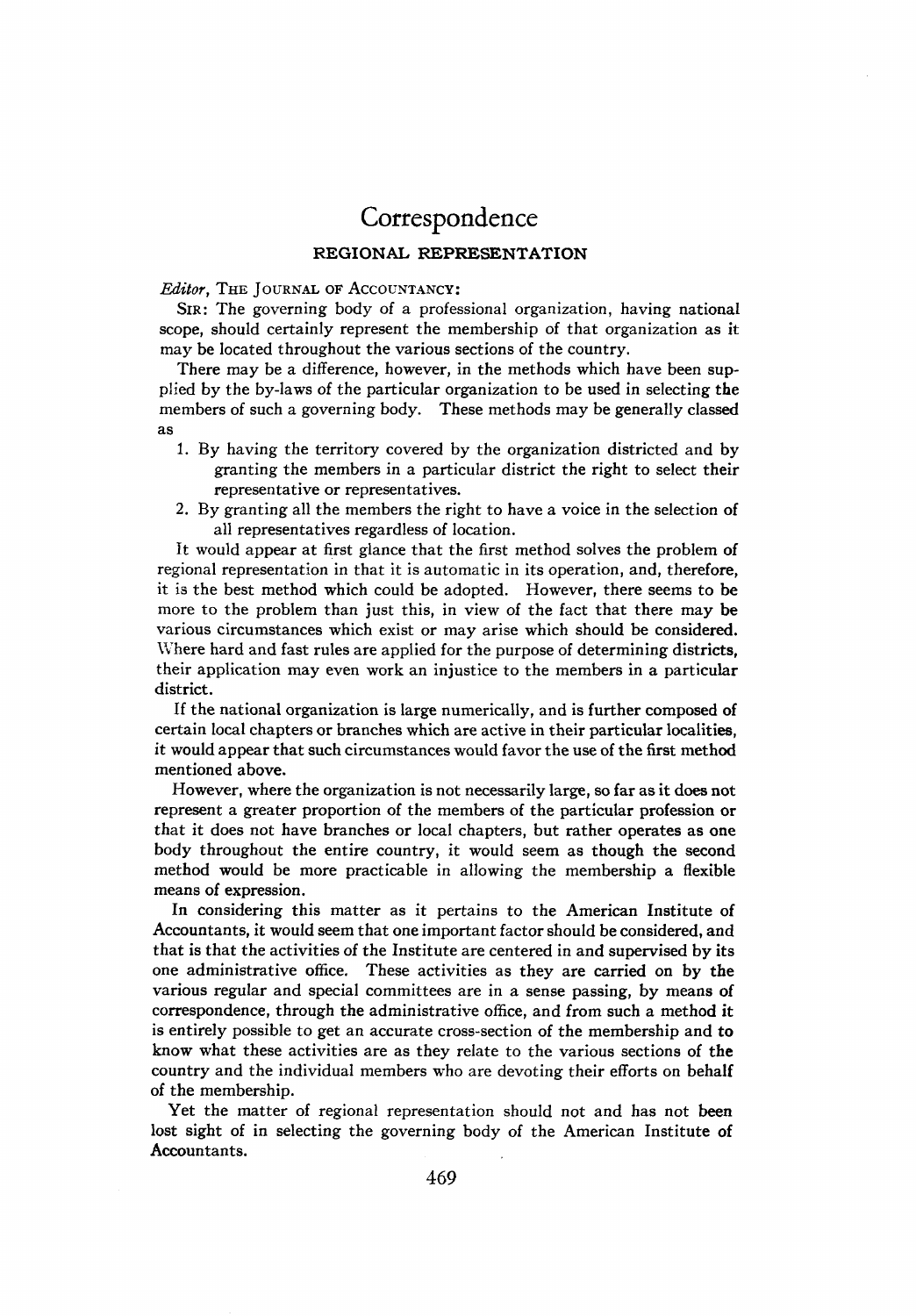The manner by which such representatives and officers are selected is contained in article XI of the by-laws; viz.:

- "Section 1. (a) Nominations for officers and members of the council shall be made by the committee on nominations at least sixty days prior to the date of the annual meeting at which the elections are to take place. Notice of such nominations shall be mailed by the secretary to all members at least thirty days prior to the annual meeting.
	- " (b) Any ten members of the Institute may submit independent nominations provided that such nominations be filed with the secretary at least twenty days prior to the date of the annual meeting. Notice of such independent nominations shall be mailed by the secretary to all members at least ten days prior to the annual meeting.
	- " (c) Nominations for officers and members of council may be made from the floor at the time of the annual meeting only by the consent of the majority of the members present in person.
- "Section 2. Election of officers, members of council and auditors shall be by ballot. The president shall appoint a chairman and two tellers, who shall receive and count the ballots cast for each officer, member of council and auditor and shall announce the result to the presiding officer. A majority of votes shall elect.

" If there be no majority on the first ballot for any one or more officers or members of council or auditors, additional ballots shall be taken at once for the particular office or offices to which there shall have been no election until an election be effected.

"Section 3. The members present at any election of officers, members of council and auditors, and eligible to vote in such election, may direct the secretary to cast a ballot for any nominee or nominees for such office or offices, and election by such ballot shall be valid and effective."

In the application of this method, it has been the responsibility of the committee on nominations to see that proper regional representation is given to the membership. The makers of the by-laws must have been cognizant of the various factors mentioned above and of the advantages of specifying the second method mentioned, which is now used by the Institute.

Certain restrictions have been placed on the committee on nominations in its choice of council members, as contained in article VII, section <sup>1</sup> (a) and (b); viz.:

- "Section 1. The governing body of the Institute shall be a council consisting of:
	- " (a) Thirty-five members in practice, not more than six of whom shall be residents of the same state, seven of whom shall be elected at each annual meeting for a term of five years or until their successors shall have been elected, and
	- "(b) The following officers of the Institute: a president, two vice-presidents (both vice-presidents shall not be residents of one state), and a treasurer, all of whom shall be members in practice and shall be elected at the annual meeting for a term of one year or until their successors shall have been elected."

In order to know how the matter of regional representation has actually worked out in the past, there is furnished below a tabulation which shows ah average picture of the Institute membership and representation for the years from 1917 to 1934 (contained in the first four columns). The average mem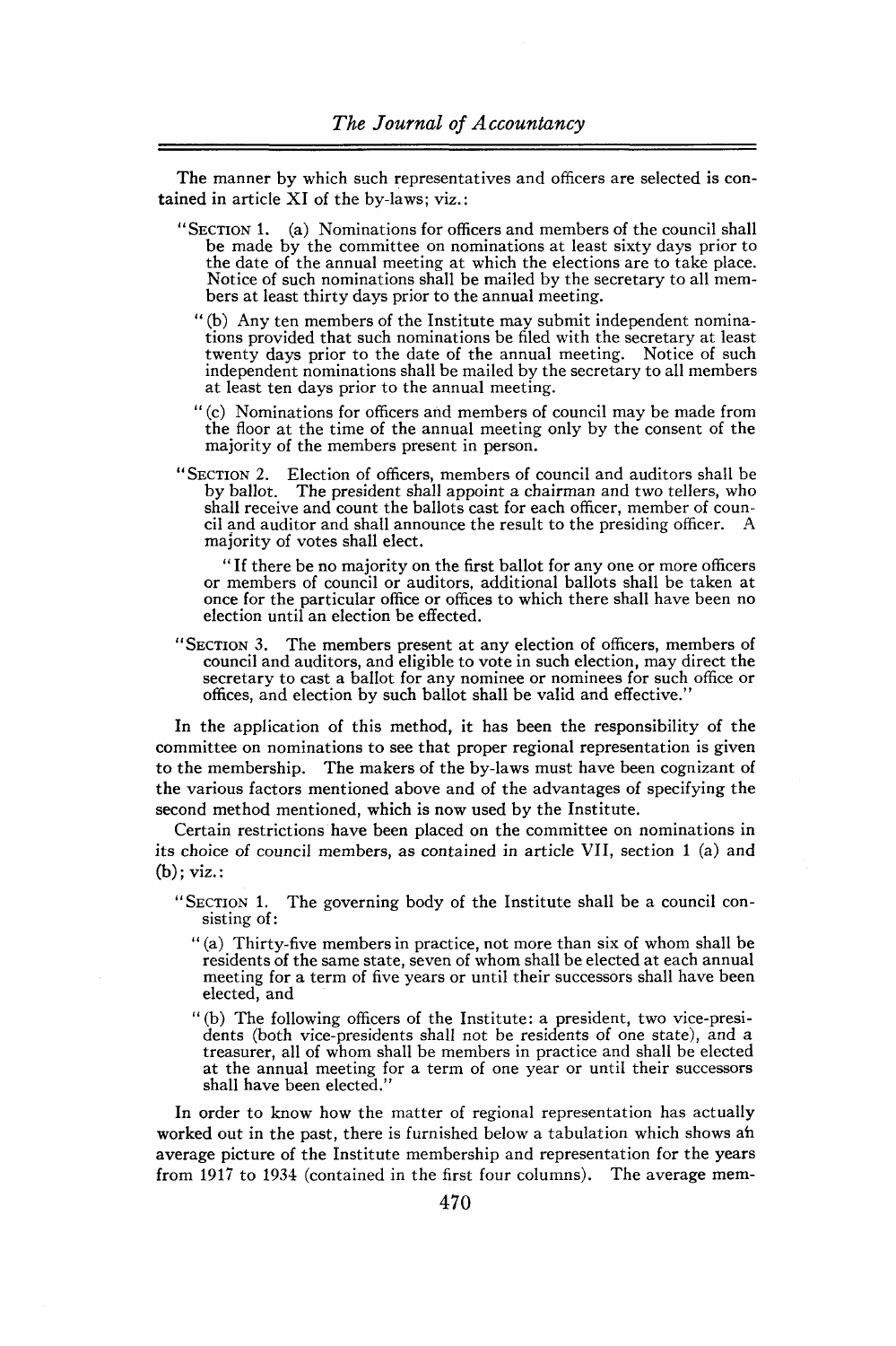bership during these years was 1,477.85 members. This membership has been divided among the various states in percentage to the average total, against which is shown the relative percentage of such states' representation. The tabulation has also been applied to the Institute membership for the years 1934 and 1935 and relative representation of the various states (contained in the last four columns). This tabulation was used by the committee on nominations in selecting the candidates for office, voted on at the last annual meeting of the Institute.

|                                                     |                   | Average for years 1917–1934                            |                                                        |                      | Year 1934-1935            |        |                                                                         |               |
|-----------------------------------------------------|-------------------|--------------------------------------------------------|--------------------------------------------------------|----------------------|---------------------------|--------|-------------------------------------------------------------------------|---------------|
| State                                               | No. of<br>members | $\operatorname*{Per}\operatorname*{cent}.$<br>to total | No. of<br>officers<br>and council Per cent.<br>members |                      | to total members to total |        | No. of<br>officers<br>No. of Per cent. and council Per cent.<br>members | to total      |
| Alabama                                             | 4.88              | .33                                                    | . 24                                                   | .62                  | 9                         | .38    |                                                                         | .             |
| Arizona                                             | 4.00              | .27                                                    | .                                                      | .                    | 8                         | .34    | . .                                                                     |               |
| Arkansas                                            | 7.41              | . 50                                                   | . 35                                                   | .91                  | 25                        | 1.07   | 1                                                                       | 2.55          |
| California                                          | 91.53             | 6.18                                                   | 1.82                                                   | 4.72                 | 176                       | 7.56   | $\overline{2}$                                                          | 5.13          |
|                                                     | 16.06             | 1.09                                                   | .65                                                    | 1.68                 | 12                        |        |                                                                         |               |
| Colorado                                            |                   | .92                                                    |                                                        |                      |                           | .51    | 1                                                                       | 2.56          |
| Connecticut                                         | 13.53             |                                                        | .35                                                    | . 91                 | $^{24}$                   | 1.03   | 1                                                                       | 2.55          |
| Delaware<br>District of                             | 2.82              | . 19                                                   | . 35                                                   | . 91                 | 5                         | .21    | . .                                                                     | .             |
| Columbia                                            | 8.18              | .55                                                    | . 24                                                   | . 62                 | 24                        | 1.03   | . .                                                                     |               |
| $\textbf{Florida} \dots \dots \dots \dots$          | 10.82             | . 73                                                   | .82                                                    | 2.13                 | 19                        | . 82   | 1                                                                       | $2.56\,$      |
| Georgia                                             | 15.29             | 1.03                                                   | . 47                                                   | 1.21                 | 30                        | 1.29   | 1                                                                       | 2.55          |
| $Idaho \ldots \ldots \ldots \ldots$                 |                   | $\ddots$                                               |                                                        |                      |                           |        |                                                                         |               |
| Illinois                                            | 157.65            | 10.66                                                  | 4.29                                                   | 11.12                | 311                       | 13.32  | 6                                                                       | 15.38         |
| Indiana                                             | 9.94              | .67                                                    | .41                                                    | 1.06                 | 27                        | 1.16   | . .                                                                     | $\ldots$      |
| $Iowa \ldots \ldots \ldots \ldots \ldots$           | 10.24             | . 69                                                   | . 53                                                   | 1.37                 | 15                        | . 64   | 1                                                                       | 2.56          |
| $Kansas \ldots \ldots \ldots$                       | 2.41              | . 16                                                   | $\cdots$                                               | .                    | 4                         | . 17   | $\ddotsc$                                                               | .             |
| $Kentucky \ldots \ldots \ldots$                     | 13.06             | . 88                                                   | .76                                                    | 1.97                 | 11                        | .47    |                                                                         | .             |
| $Louisiana \ldots \ldots \ldots$                    | 18.71             | 1.27                                                   | .71                                                    | 1.84                 | 37                        | 159    | 1                                                                       | 2.55          |
| $Maine \ldots \ldots \ldots$                        | 2.71              | .18                                                    |                                                        |                      | 5                         | .21    |                                                                         | .             |
| $Maryland \ldots \ldots \ldots$                     | 25.35             | 1.72                                                   | $\cdots$<br>1.24                                       | 3.21                 | 35                        | 1.50   | . .                                                                     |               |
| Massachusetts                                       | 99.70             | 6.74                                                   | 2.47                                                   | 6.40                 | 154                       | 6.61   | 3                                                                       | 7.79          |
| Michigan                                            | 29.29             | 1.98                                                   |                                                        |                      |                           | 1.42   | 1                                                                       |               |
|                                                     |                   |                                                        | .53                                                    | 1.37                 | 33                        |        |                                                                         | $_{\rm 2.56}$ |
| Minnesota                                           | 23.00             | 1.56                                                   | 1.00                                                   | 2.59                 | 31                        | 1.33   | 1                                                                       | 2.55          |
| $Mississippi \ldots \ldots \ldots$                  | 2.00              | . 14                                                   | .35                                                    | . 91                 | 7                         | . 30   | 1                                                                       | 2.56          |
| Missouri                                            | 46.29             | 3.13                                                   | 1.47                                                   | 3.81                 | 94                        | 4.03   | 1                                                                       | 2.55          |
| Montana                                             | 8.41              | .57                                                    | .                                                      | .                    | 13                        | .56    | . .                                                                     | .             |
| Nebraska                                            | 4.71              | .32                                                    | .24                                                    | .62                  | 8                         | . 34   | $\ddot{\phantom{a}}$                                                    |               |
| Nevada                                              | .06               | .                                                      | .                                                      | .                    |                           | .      | $\ddot{\phantom{a}}$                                                    | .             |
| $New$ Hampshire                                     | 1.12              | .08                                                    | $\ddotsc$                                              | $\sim$ $\sim$ $\sim$ | $\ddot{\mathbf{3}}$       | . 13   | . .                                                                     | .             |
| $New Jersey$                                        | 32.70             | 2.21                                                   | 2.12                                                   | 5.49                 | 39                        | 1.67   | 1                                                                       | 2.56          |
| New Mexico                                          | . 35              | .02                                                    | $\cdots$                                               |                      | $\boldsymbol{2}$          | .08    | . .                                                                     |               |
| New York                                            | 480.82            | 32.53                                                  | 7.94                                                   | 20.58                | 678                       | 29.10  | 6                                                                       | 15.38         |
| North Carolina                                      | 6.76              | .46                                                    | .                                                      | .                    | 13                        | .56    | . .                                                                     | .             |
| North Dakota                                        | . 82              | .05                                                    | .                                                      |                      |                           |        |                                                                         |               |
| Ohio.                                               | 57.94             | 3.92                                                   | 1.41                                                   | 3.65                 | 80                        | 3.43   | 1                                                                       | 2.55          |
| $Ok$ lahoma                                         | 7.06              | . 48                                                   | . 12                                                   | . 31                 | 25                        | 1.07   |                                                                         |               |
| $O$ regon $\ldots \ldots \ldots \ldots$             | 19.47             | 1.32                                                   | .47                                                    | 1.22                 | 21                        | .90    | $\sim$                                                                  | .             |
|                                                     | 117.41            | 7.93                                                   | 2.59                                                   | 6.71                 |                           |        | 3                                                                       | .             |
| Pennsylvania                                        |                   |                                                        |                                                        |                      | 150                       | 6.44   |                                                                         | 7.78          |
| $\text{Rhode Island} \dots \dots$                   | 13.06             | .88                                                    | .53                                                    | 1.37                 | 18                        | .77    | . .                                                                     |               |
| South Carolina                                      | 1.41              | .16                                                    | .                                                      | .                    | 5                         | . 21   | . .                                                                     | .             |
| South Dakota                                        |                   |                                                        | .                                                      |                      | 1                         | . 04   | . .                                                                     |               |
| $T$ ennessee                                        | 20.41             | 1.38                                                   | .88                                                    | 2.28                 | 25                        | 1.07   | 1                                                                       | 2.56          |
| ${\rm Tex}$ as $\ldots \ldots \ldots \ldots \ldots$ | 30.47             | 2.06                                                   | 1.18                                                   | 3.06                 | 68                        | 2.92   | 1                                                                       | 2.55          |
| Utah                                                | 6.23              | . 42                                                   | .18                                                    | .47                  | 18                        | .77    | 1                                                                       | $_{\rm 2.56}$ |
| $\verb Vermont $                                    | . 53              | .04                                                    | .                                                      |                      | 1                         | .04    | . .                                                                     |               |
| $V_{\text{irgina}} \dots \dots \dots \dots$         | 14.47             | . 98                                                   | .82                                                    | 2.13                 | 13                        | . 56   | 1                                                                       | 2.55          |
| $W$ ashington $\ldots \ldots \ldots$                | 22.89             | 1.55                                                   | 1.00                                                   | 2.59                 | 28                        | 1.20   | 1                                                                       | 2.56          |
| $\textbf{West Virginia} \dots \dots$                | 2.88              | . 19                                                   |                                                        |                      | 5                         | . 21   |                                                                         |               |
| $Wiscosin \ldots$                                   | 12.82             | .87                                                    | .06                                                    | . 16                 | $^{22}$                   | . 94   | 1                                                                       | 2.55          |
| $Wyoming \ldots \ldots \ldots$                      | . 18              | .01                                                    | .                                                      | .                    | .                         | .      | . .                                                                     | .             |
|                                                     | 1,477.85          | 100.00                                                 | 38.59                                                  | 100.00               | 2,332                     | 100.00 | 39                                                                      | 100.00        |
|                                                     |                   |                                                        |                                                        |                      |                           |        |                                                                         |               |

In some of the states only a comparatively small percentage of the practising accountants have affiliated themselves with the Institute, and furthermore the membership in these states is relatively small compared with the total mem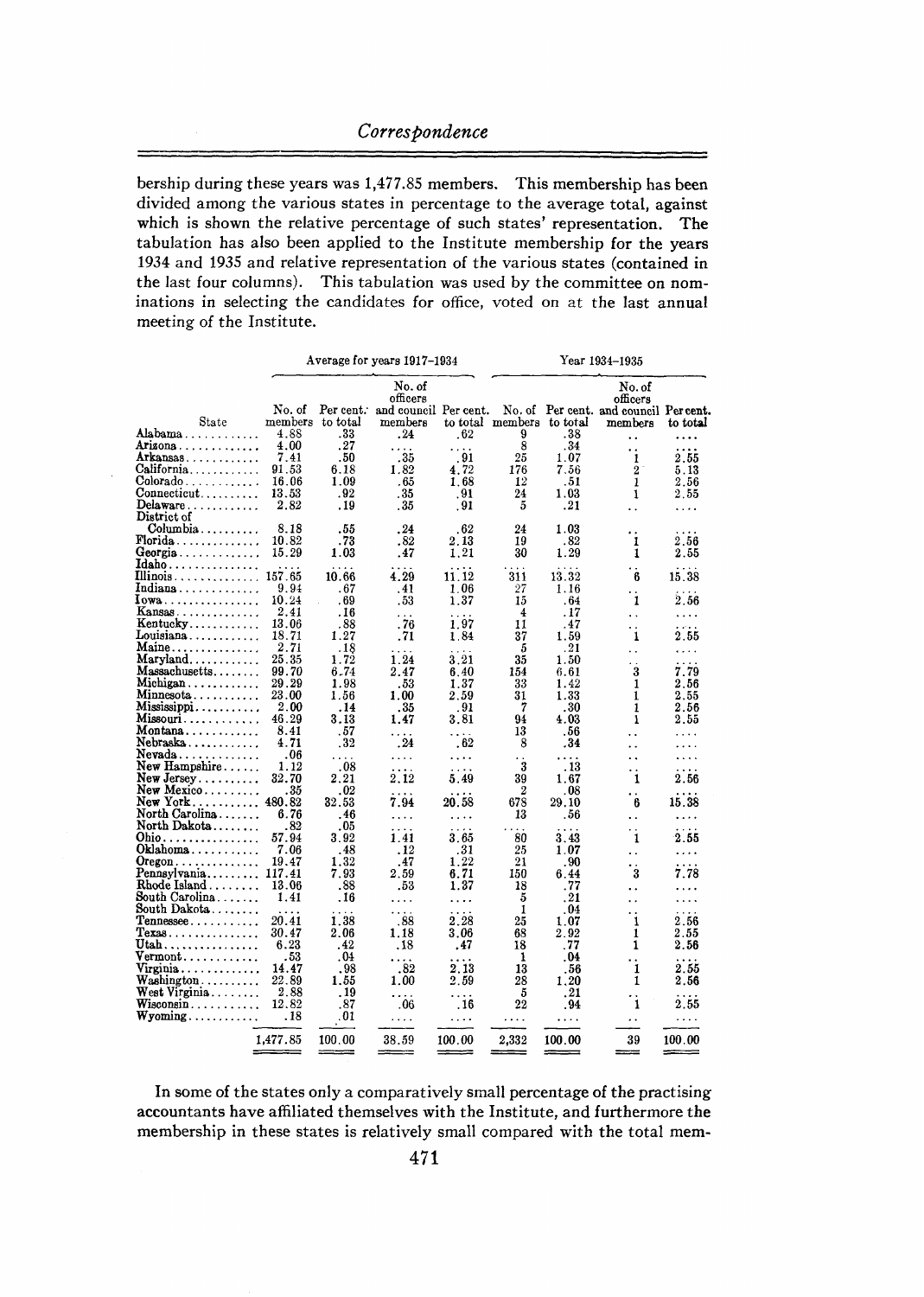bership of the Institute. For these reasons, this tabulation is further analyzed by grouping certain of the states into what have been considered logical districts as follows;

|                                           | Average for years 1917–1934                                     |              | Years 1934–1935 |              |  |
|-------------------------------------------|-----------------------------------------------------------------|--------------|-----------------|--------------|--|
|                                           | Per cent. to                                                    | Per cent. of | Per cent. to    | Per cent. of |  |
| District                                  | total membership representation total membership representation |              |                 |              |  |
| $New England \ldots \ldots \ldots$        | 8.84                                                            | 8.68         | 8.79            | $10.34*$     |  |
|                                           | 34.74                                                           | 26.07        | 30.77           | $17.94*$     |  |
| Pennsylvania                              |                                                                 |              |                 |              |  |
| and Middle                                | 10.39                                                           | 11.45        | 9.18            | $7.78*$      |  |
| Virginias and                             |                                                                 |              |                 |              |  |
| North Carolina                            | 1.63                                                            | 2.13         | 1.33            | 2.55         |  |
| Southeastern                              | 2.25                                                            | 3.96         | 2.70            | 5.11         |  |
| Michigan, Ohio                            |                                                                 |              |                 |              |  |
| and Indiana                               | 6.57                                                            | 6.08         | 6.01            | $5.11*$      |  |
| $Chicago \ldots \ldots \ldots \ldots$     | 11.53                                                           | 11.28        | 14.26           | $17.93*$     |  |
| Southern (central)                        | 4.17                                                            | 7.91         | 4.50            | $10.22*$     |  |
| Minnesota and                             |                                                                 |              |                 |              |  |
| $\therefore$ Dakotas                      | 1.61                                                            | 2.59         | 1.37            | 2.55         |  |
| Middle West                               | 4.30                                                            | 5.80         | 5.18            | $5.11*$      |  |
| Northwestern                              | 3.45                                                            | 3.81         | 2.66            | 2.56         |  |
| Rocky Mountain                            | 1.51                                                            | 2.15         | 1.28            | 5.12         |  |
| Southwestern                              | 2.83                                                            | 3.37         | 4.41            | 2.55         |  |
| $California. \ldots \ldots \ldots \ldots$ | 6.18                                                            | 4.72         | 7.56            | $5.13*$      |  |
|                                           | 100.00                                                          | 100.00       | 100.00          | 100.00       |  |
|                                           | $ -$                                                            | $=$          |                 |              |  |

\*See changes below.

From this analysis, with particular reference to the statistics as applicable to the years 1917 to 1934 it appears that regional representation has been consistently maintained through the attention which has been paid to this subject by the nominating committees.

After taking into consideration the adjustments occurring as a result of the annual election just held by the Institute, the following districts were affected, and again will be seen the attempt to have such districts properly represented on the governing body.

 $\vec{v}$ 

|                            | Per cent. to     | Per cent. of   |
|----------------------------|------------------|----------------|
| District                   | total membership | representation |
| New England                | 8.79             | 7.79           |
| New York                   | 30.77            | 25.59          |
| Pennsylvania and Middle    | 9.18             | 10.33          |
| Michigan. Ohio and Indiana | 6.01             | 2.55           |
|                            | 14.26            | 12.83          |
| Southern (central)         | 4.50             | 5.12           |
|                            | 5.18             | 7.66           |
| California                 | 7.56             | 7.68           |

It is certainly true that there may be various members of an organization who give their time and efforts to further the interests of such an organization and its membership, and there certainly should be proper recognition and further opportunity given to those men. Therefore, the way should be left open to cover such eventuality and to allow the membership to have the